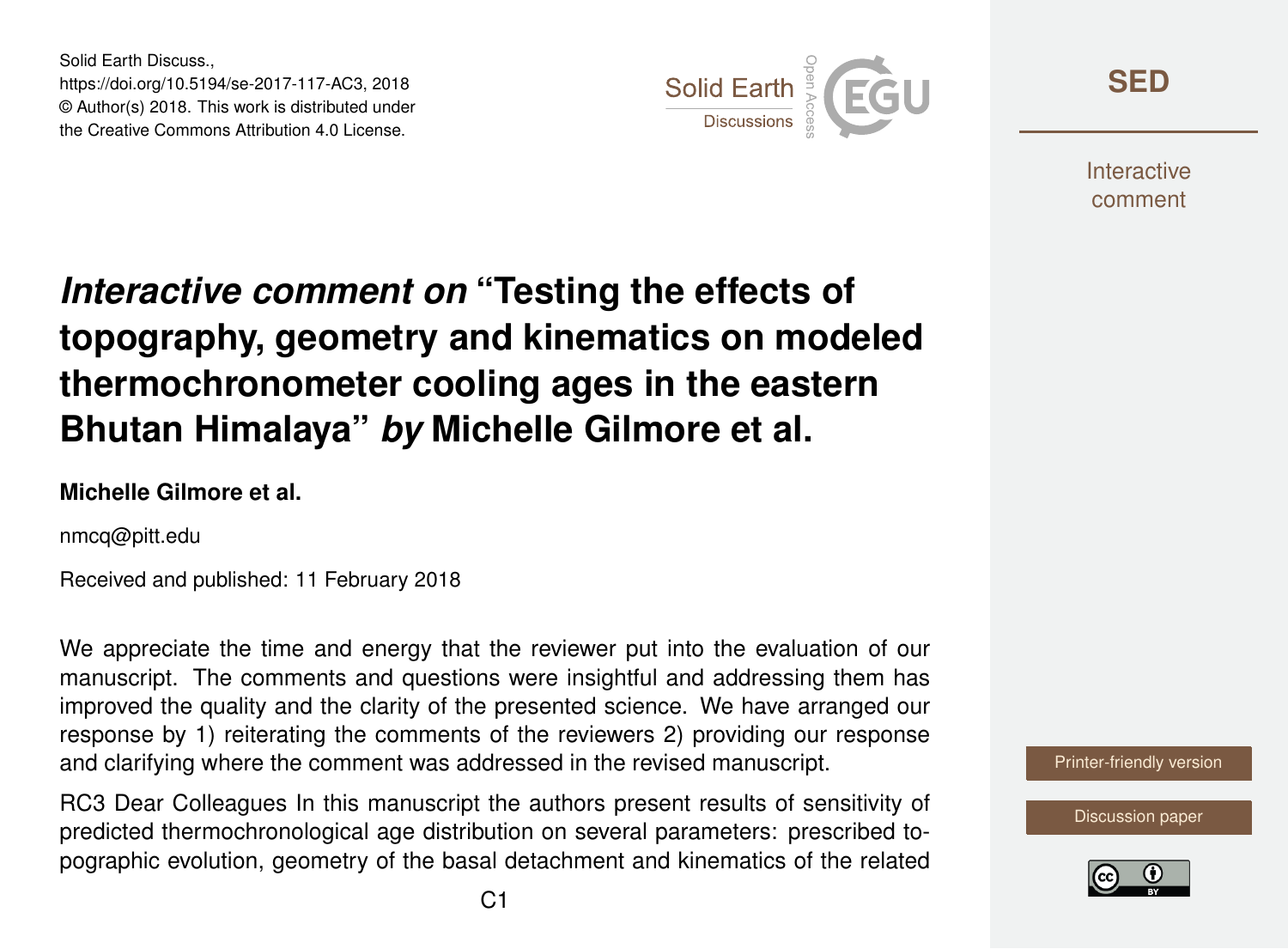fold-and-thrust belt and crustal heat production. The authors conclude that "this study presents a successful approach for using thermochronometer data to test the viability of a proposed cross section geometry based on forward models of the kinematic, exhumational, and thermal history of an area". I fully agree with this statement but have several comments that could help authors improve the manuscript and help reader better evaluate the contributions. I concur with the comments by referee #1 and try not to repeat them here. I apologise for several self-citations, but my research group has been working in the area and applying similar research techniques since couple of decades. General Comments: 1. The general limitation of the kinematic models is that the geometry and kinematics is prescribed – Therefore despite their best efforts dependent on authors' interpretation.

[reply] This is true, the geometry and kinematics are both prescribed, but they are also testable. Following this approach, a cross-section can be invalidated by not matching available cooling data –which is an important step forward. Although this approach seems limiting, it has the potential to refine the geometry of the active décollement in addition or as a compliment to inverse methods. The determination of a décollement through searching a parameter space (see response to general comment 3 below) provides low broad posterior probability density functions (PPDFs) that may have a permissible range in depth of 3-5 km (Coutand et al., 2014). Within that range we can test a specific geometry and require it to match additional known constraints such as the surface geology. See additional comments to RC1 and RC2 on cross-section solutions. Multiple sections of the manuscript reflect the ability to test different geometries and as well as different (albeit prescribed) kinematics using the approach of this study. The revised manuscript retains this emphasis.

1, continued. I agree that this is still the best approach to interpret the spatial pattern of thermochronological data, and couple of authors of this manuscript have made significant progress with their previous publications (McQuarrie and Ehlers, 2015) in reducing these limitations. Unfortunately, the additional problem with the Pecube is

### **[SED](https://www.solid-earth-discuss.net/)**

Interactive comment

[Printer-friendly version](https://www.solid-earth-discuss.net/se-2017-117/se-2017-117-AC3-print.pdf)

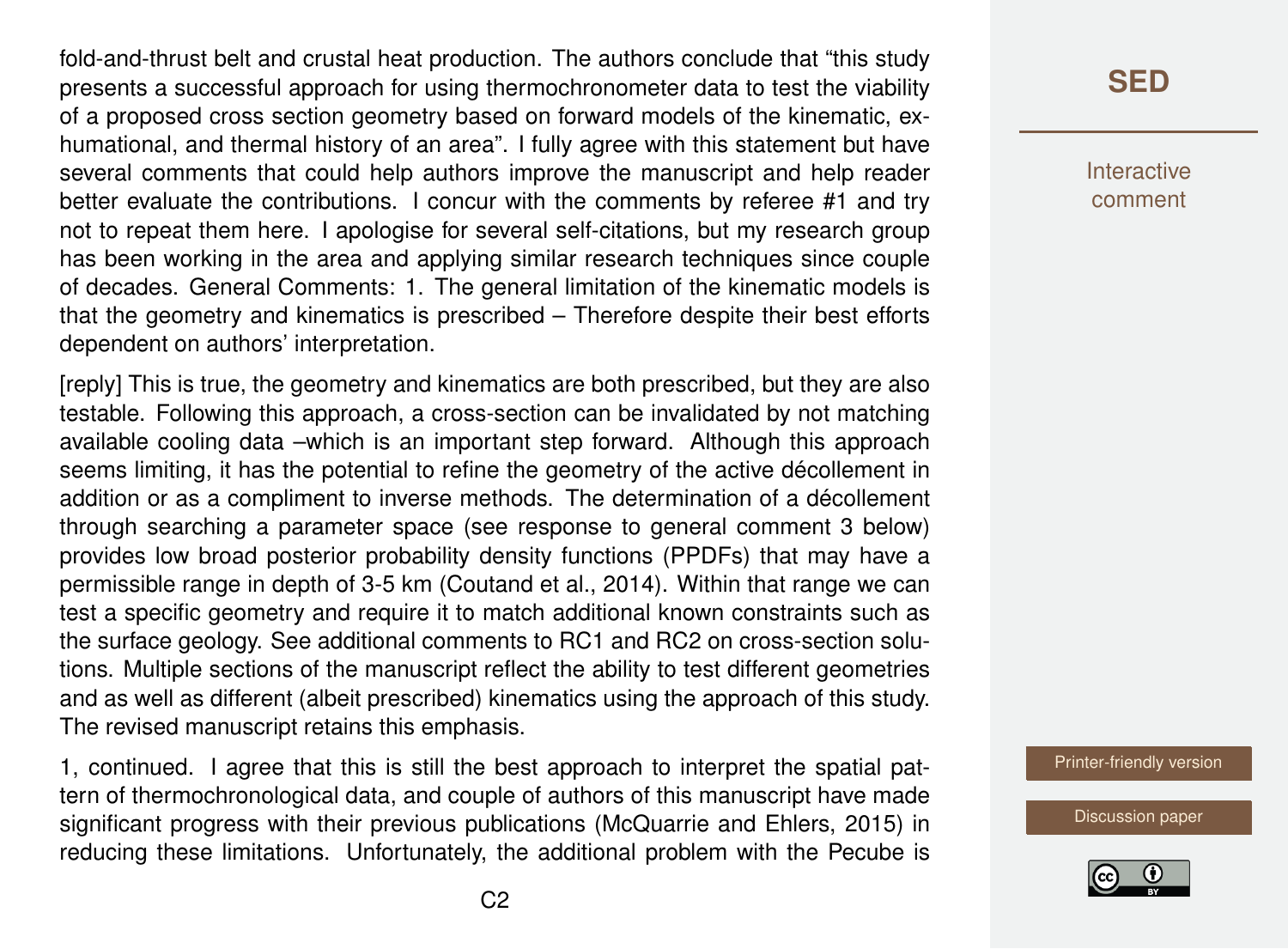that it cannot generate simultaneous movement on faults with opposite sense of slip. In the Himalaya, and in particular for the GHS, the cooling and exhumation were affected by the simultaneously motion along the MHT at the base and the South Tibetan Detachment (STD) at the top. The STD in the eastern Himalaya was active as a ductile shear zone until 11 Ma, which is half of the period of the here presented experiments. Could the "tectonic denudation" affect the cooling pattern of the northern part of the section?

[reply]There are two important points here. 1) Using the modified version of Pecube as presented in this paper, we actually can generate simultaneous motion on both the MCT and the STD. This can be done in Move by first applying 10 km of motion to the MCT, then 10 km of motion to the STD, and finally accounting for the flexural load and resulting change in topography. The resulting displacement field would show pure extrusion of Greater Himalayan rock in prescribed 10-km increments (or increment value of choice). 2) Although we could, we did not include simultaneous motion of the STD. This choice was made for a variety of reasons; 1) early STD magnitude is largely unconstrained and predates the ages preserved in the thermochronometers systems used in this manuscript, 2) not including STD motion (i.e. potentially more recent activity) allows us to evaluate what component of the low-temperature (ZHe or AFT) exhumation required extensional exhumation from 10-0 Ma. Tectonic denudation could absolutely affect the cooling in the northern part of the cross section. However, based on the match between our best-fitting models and measured cooling ages, we argue that any recent (7-0 Ma) tectonic denudation is minimal. The critical dataset needed in the north would be MAr ages. These data should record the earlier ( $\sim$  11 Ma ??) cooling signal of the STD. We do suggest potential links between the periods of rapid shortening and STD activity in section 5.3 of the resubmitted manuscript.

2. The shape of isotherms and their effect on the cooling rates. Himalaya are an active contractional orogen, therefore, the isotherms are deformed and the geothermal gradient is not constant in space and time. Was this accounted for in the experiments when

#### **[SED](https://www.solid-earth-discuss.net/)**

**Interactive** comment

[Printer-friendly version](https://www.solid-earth-discuss.net/se-2017-117/se-2017-117-AC3-print.pdf)

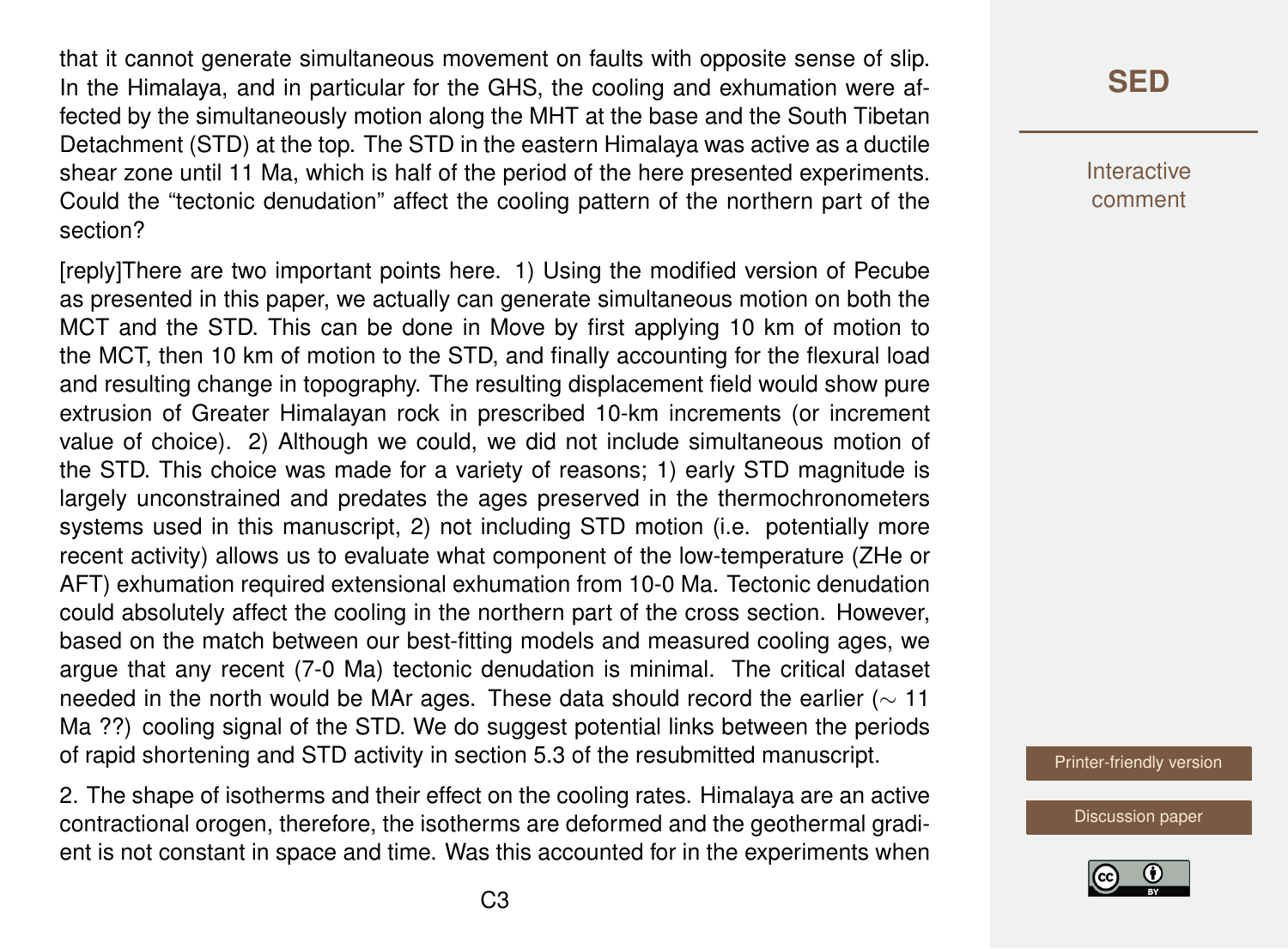calculating the eroded material or when calculating the exhumation rates? For example the same rock uplift rate, minus same surface erosion rate will not yield the same cooling rate. Therefore because the exhumation rates are based on thermochronology, i.e., cooling rates, thermochronological data cannot be simply converted into exhumation rates based on an assumed geothermal gradient. The exhumation rates will depend on local instantaneous geothermal gradient at different times. This is not discussed in the manuscript.

[reply] Geothermal gradients and the resulting shape of isotherms in the model are dynamic and change at each incremental time-step based on 1) thermal parameters prescribed to each model in Pecube; 2) locations and magnitudes of fault displacement; 3) locations and magnitudes of erosion as dictated by structural uplift, isostatic flexure, topographic evolution, and erosion in the flexural-kinematic model; and 4) the rates of deformation and exhumation which are dictated by the absolute timing of each step which we assigned as input in Pecube. We reproduce the same inverted thermal gradients at the MCT (when active) and KT (when active) that have been both proposed and modeled for these structures. Reviewer 3 is correct in that this point should be explicitly stated in the manuscript for clarity. Revisions were made in sections 3.2 and 5.1.

3. The authors write that they have performed a sensitivity analysis. However they have performed a limited number of experiments changing one or two parameters at the time (I concur with the related comments by referee #1). However it would have been better to perform a systematic search through the parameter "space" by providing the ranges of variables and searching for the most optimal value – the lowest misfit. I agree that this is a very time consuming approach, which requires tens of thousands of experiments. However this is the only approach that can provide a statistically relevant evaluation of any of the parameters. Pecube produces posterior probability density functions (PPDFs) for each model parameter, (Braun, J., P. Van Der Beek, P. Valla, X. Robert, F. Herman, C. Glotzbach, V. Pedersen, C. Perry, T. Simon-Labric, and C. Interactive comment

[Printer-friendly version](https://www.solid-earth-discuss.net/se-2017-117/se-2017-117-AC3-print.pdf)

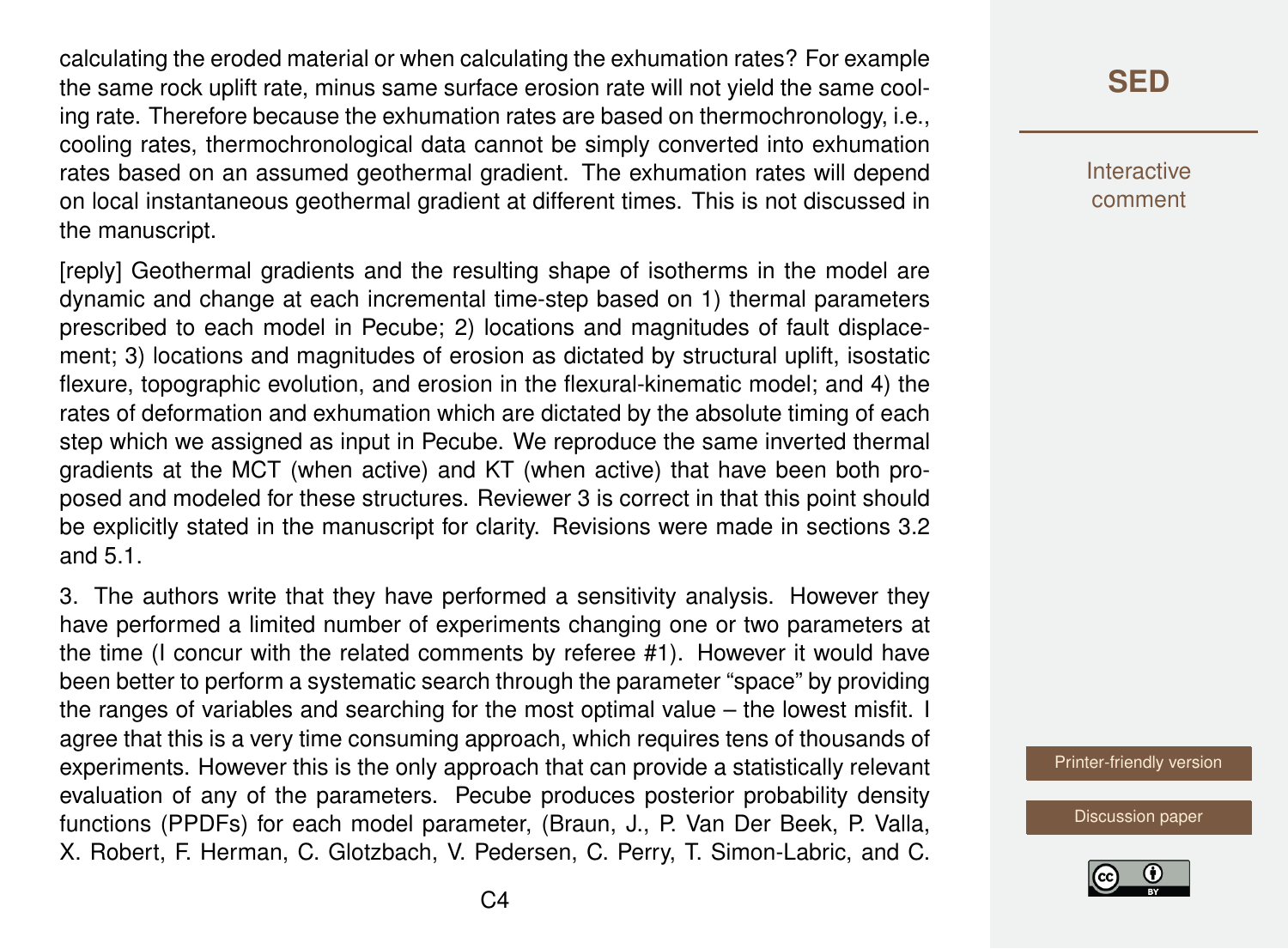Prigent (2012), Quantifying rates of landscape evolution and tectonic processes by thermochronology and numerical modeling of crustal heat transport using PECUBE, Tectonophysics, 524-525, 1–28, doi:10.1016/j.tecto.2011.12.035.âËŸA'l) I admit that I do not know if this can be implemented by the technique presented here (combination of Pecube thermokinematic modeling and Move kinematic modeling).

[reply] The variables that are assigned in Pecube (in particular heat production properties) can be determined by a systematic search through parameter space. However, the much more interesting and debated properties such as cross section geometry, kinematics, velocity, and topography are all a function of the flexural-kinematic model generated in Move. For these models, designing a parameter search or graphically representing a parameter search is much more complicated. For example, supplementary data Figure 1 shows 9 different models where topography, kinematics, or geometry were varied. These 9 models all produced a foreland basin, dip of the decollement and surface geology that were all considered acceptable (within 1 km of modern thickness; +1/ -0.5◦ of modern dip; and 1 km of modern surface geology). Over 50 other flexural models were tested that did not match these criteria. Of the 9 models that are presented in this study, each model was run using 4-7 different velocities to 1) see predominant trends on the predicted cooling ages and 2) determine which combination of velocities resulted in predicted cooling ages that best matched the measured data. For all of the different velocities and the different kinematics and geometries we examined a range of thermal properties, specifically Ao (surface radiogenic heat production – see response to comments from supplementary document (annotated manuscript) p. 9, l. 8 below), which has a large, known range of measured values (i.e. Ray and Rao, 2000; Menon et al., 2003; England et al., 1992; Whipp et al., 2007; Herman et al., 2010 – all references in manuscript). Ao was varied in 0.25 to 0.5  $\mu$ W/m3 increments. Note that we do not test the effect of basal heat production, but rather hold that fixed at 1300℃ at the asthenosphere ∼110 km (Table 2). While the number of variations we tested is not an infinite number (or 10's of thousands) it is respectably above 500 simulations (in Pecube). The challenge is of course visually showing that range. We understand,

#### **[SED](https://www.solid-earth-discuss.net/)**

Interactive comment

[Printer-friendly version](https://www.solid-earth-discuss.net/se-2017-117/se-2017-117-AC3-print.pdf)

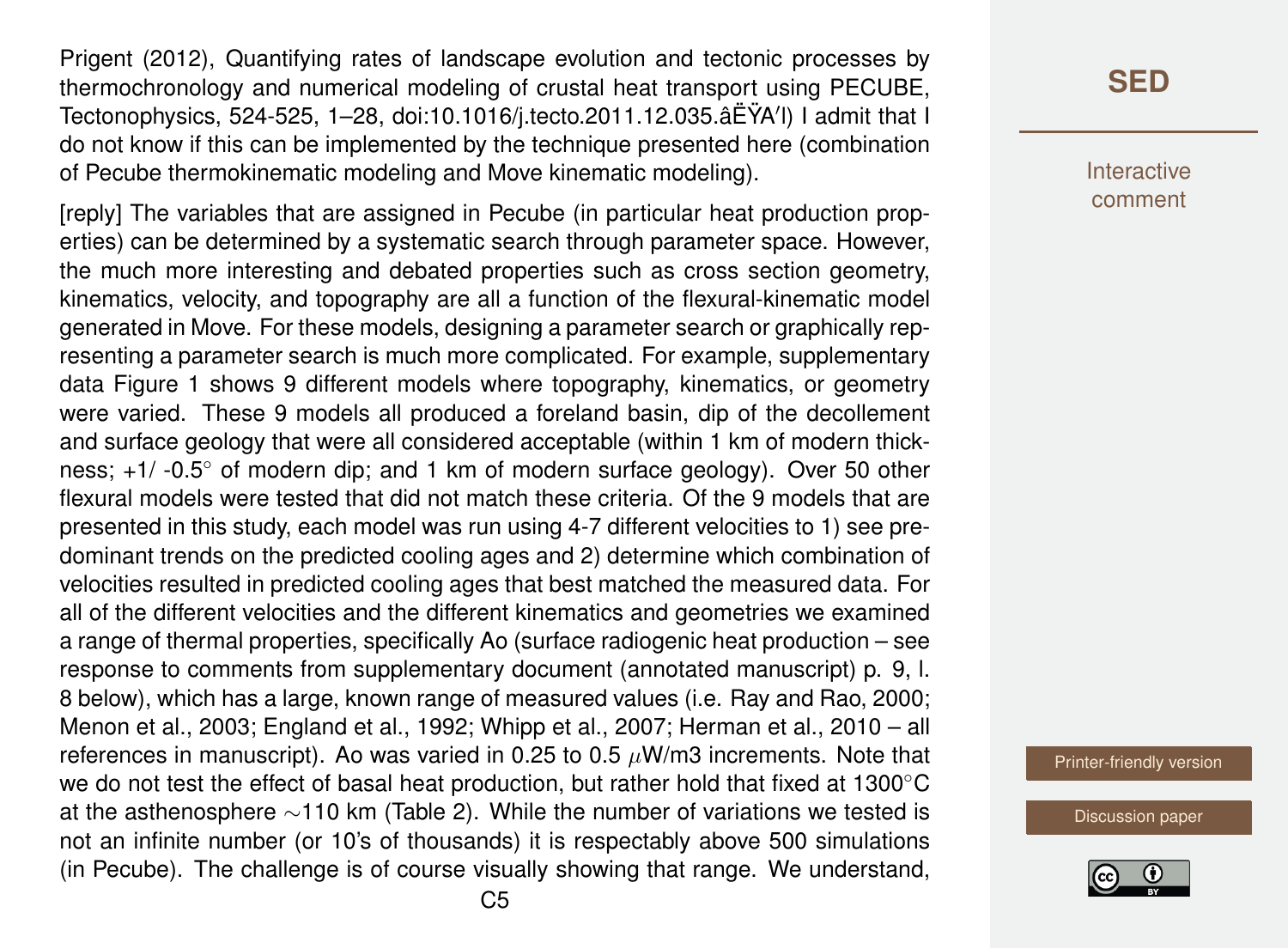based on comments by reviewer 1 and reviewer 3, that the full range of parameters tested was not clear and we have rectified this in the new version of the manuscript, particularly in section 3.

4. The GHC is not a thrust sheet-the rocks in this lithotectonic units were affected by pervasive and heterogeneous ductile deformation. Similarly the MCT is not a fault but a several kilometers thick ductile shear zone with mylonites derived both from footwall block rocks and the hanging wall block rocks. All these rocks deformed as viscoelastoplastic thermally activated materials and ought to be modeled as such not as Mohr-Coulomb materials. I do not question the applicability of cross section balancing and thermokinematic modeling for the rocks and structures that were dominantly deformed as the latter mechanisms. Therefore the particle displacement paths were not as simple as implemented by thermal-kinematic models. In conclusion, these models are applicable for the period after the cessation of pervasive ductile deformation. This is regardless weather the lithotectonic unit was emplaced according to the channel flow tectonic mode or to the classical fold nappe mode. In either case the pervasive ductile deformation occurred before the thermochronological record used here. Finally, the thermochronological data presented here and available in general cannot constrain the tectonic processes that occurred before them.

[reply] The short answer is that we completely agree with Reviewer 3 that "the thermochronological data presented here and available in general cannot constrain the tectonic processes that occurred before them." The available cooling age data we are evaluating are all younger (MAr ages of 11-14 Ma) than the MCT emplacement (23-16 Ma). However, what is interesting about the model process is that some of the models (such as our best fit model between 80-90 km from the MFT) predicts MAr ages that are a result of the proposed age and rate of the MCT. We do not have data in this region, so it would be interesting to see if they are in fact as old as what is predicted. With respect to the MCT as a fault or a shear zone, the boundary between uniquely Greater Himalayan rocks (by provenance) and Lesser Himalayan rocks (again by provenance) Interactive comment

[Printer-friendly version](https://www.solid-earth-discuss.net/se-2017-117/se-2017-117-AC3-print.pdf)

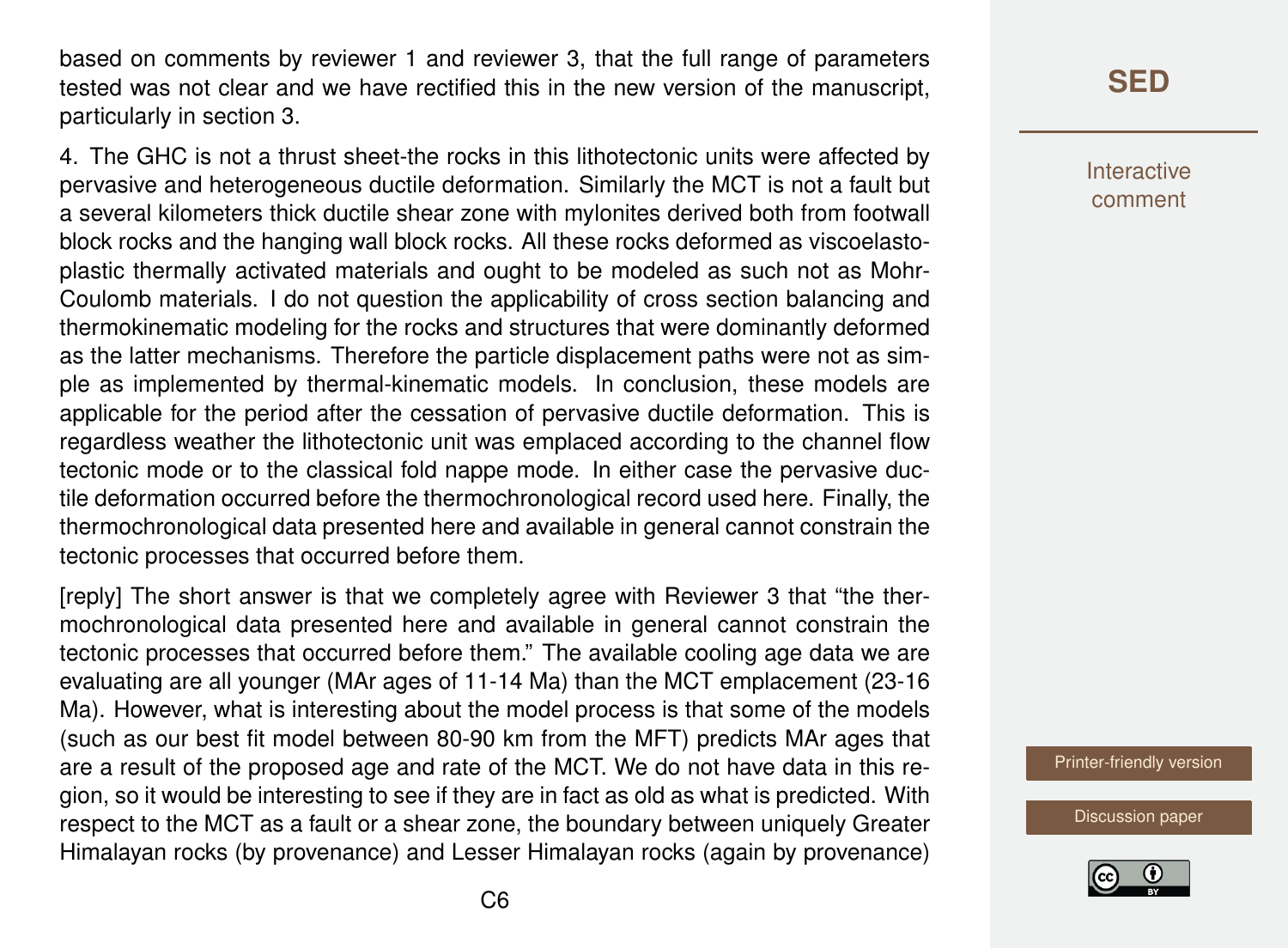is actually quite discrete (« 1 km). However, we absolutely agree with Reviewer 3 that the shear imparted to the rocks above and below this zone is pervasive and heterogeneous and that the emplacement of the MCT on the LH rocks occurred while both lithotectonic packages were not behaving in a purely elastic or brittle fashion. We also agree that the AFT, ZHe, and MAr cooling ages reproduced accurately by the model all reflect cooling after predominantly ductile deformation in these rocks. It is important to note that the models used (Move and Pecube) do not attribute any mechanical behavior to the rocks. They only describe kinematics, or the motion of material. The kinematics invoked here are just as discrete as the kinematics used in Coutand et al. (2014) at 600°-700°C at 20-30 km depth or Herman et al. (2010) at 600-700 °C and 20-30km depth. The kinematics modeled in Move do not differentiate how ductile or plastically the rocks are deforming internally. The emplacement of the Greater Himalayan rocks above Lesser Himalayan rocks is critical for the heating and cooling of the Lesser Himalayan rocks and thus needs to be in the model. If the data we were evaluating were sensitive to the compressed temperature gradient ( $\sim$ 450-700°) across the MCT zone (∼ 1 km below and above in Bhutan; e.g. Long et al., 2016), trying to replicate the magnitude of fault-parallel shear would be more critical. As stated in response to General Comment 1, with respect to sensitivity of the cooling ages to the STD, the model predicts a cooling history and exhumation age and rate for GH rocks that can be compared to measured histories to assess how close just the simple (albeit possibly ductile) thrust emplacement model can account for the measured temperatures before attempting to incorporate a much more complex process. The manuscript was revised to clarify these points in Sections 2 and 3.

5. The authors analyze and discuss the effect of the thermophysical properties of the rocks on the spatial pattern of cooling ages. However only the values of heat production were changed (2 and 4  $\mu$ W/m3). However the thermal properties control the Péclet number, which dictates how strongly are the isotherms deflected because of the thrusting. This furthermore implies that the thermal properties have to include the study of sensitivity on thermal conductivity, heat capacity and density of the rocks.

### **[SED](https://www.solid-earth-discuss.net/)**

Interactive comment

[Printer-friendly version](https://www.solid-earth-discuss.net/se-2017-117/se-2017-117-AC3-print.pdf)

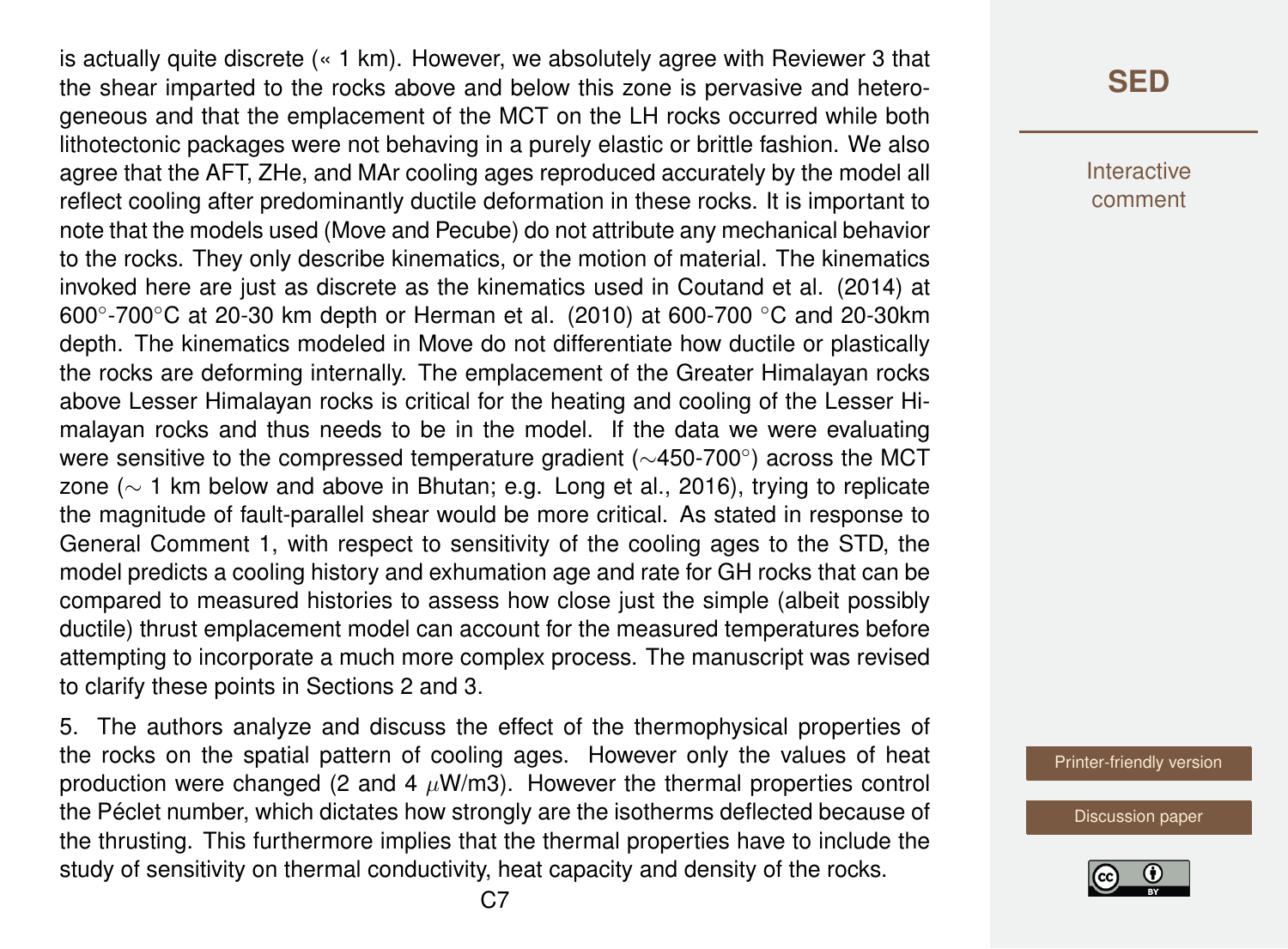[reply] We agree with Reviewer 3 that crustal thermal fields are sensitive to thermal conductivity, heat capacity, and density. In this study (and most exhumation studies), crustal thermal properties are assumed constant because most thermal models, including Pecube, solve the advection-diffusion equation on an Eulerian grid which is not capable of tracking moving material properties. This makes implementation of variable thermal conductivity in a highly deformed thrust belt impossible. Lagrangian grids circumvent this problem, but have shortcoming for exhumation studies. They cannot accommodate large amounts of deformation, such as in the Himalaya, without becoming unstable, and require frequent re-meshing and interpolation of model parameters and properties, thereby progressively introducing numerical uncertainty into the model. Although hybrid Eulerian-Lagrangian techniques exist, these are not commonly used and difficult to implement. Given these limitations, we (like most other studies) use average upper crustal thermophysical properties and assume they remain constant through time. However, please note that the thermophysical properties we do use are based on observations (largely from Whipp et al., 2007 and references therein). To accommodate this reviewer's concern, we have modified the manuscript in the following ways: 1. We more clearly state in the model setup section 3.2.1 that we are using observed thermal physical properties for the lithologies present in this region (see Whipp et al. 2007, and Ehlers, 2005). 2. We add a caveat statement in the same section to say: "Although thermophysical properties such as thermal conductivity, heat capacity, and density vary between different lithologies within a fold and thrust belt, the implementation of variable material properties in areas of large deformation is not possible in programs such as Pecube which solve the advection diffusion equation on an Eulerian grid. Thus, we address this potential issue by using the best available average measurements of thermophysical properties for the lithologies in this region." In addition, see response to RC1 (p. 9 l. 11) for surface radiogenic heat production.

Specific Comments: 1. Valla et al. [2010] have shown that relief development must be 2–3 times faster than the background exhumation/erosion rate to be recorded and quantitatively extracted from thermochronological data. Valla, P., F. Herman, P. A. van

#### **[SED](https://www.solid-earth-discuss.net/)**

Interactive comment

[Printer-friendly version](https://www.solid-earth-discuss.net/se-2017-117/se-2017-117-AC3-print.pdf)

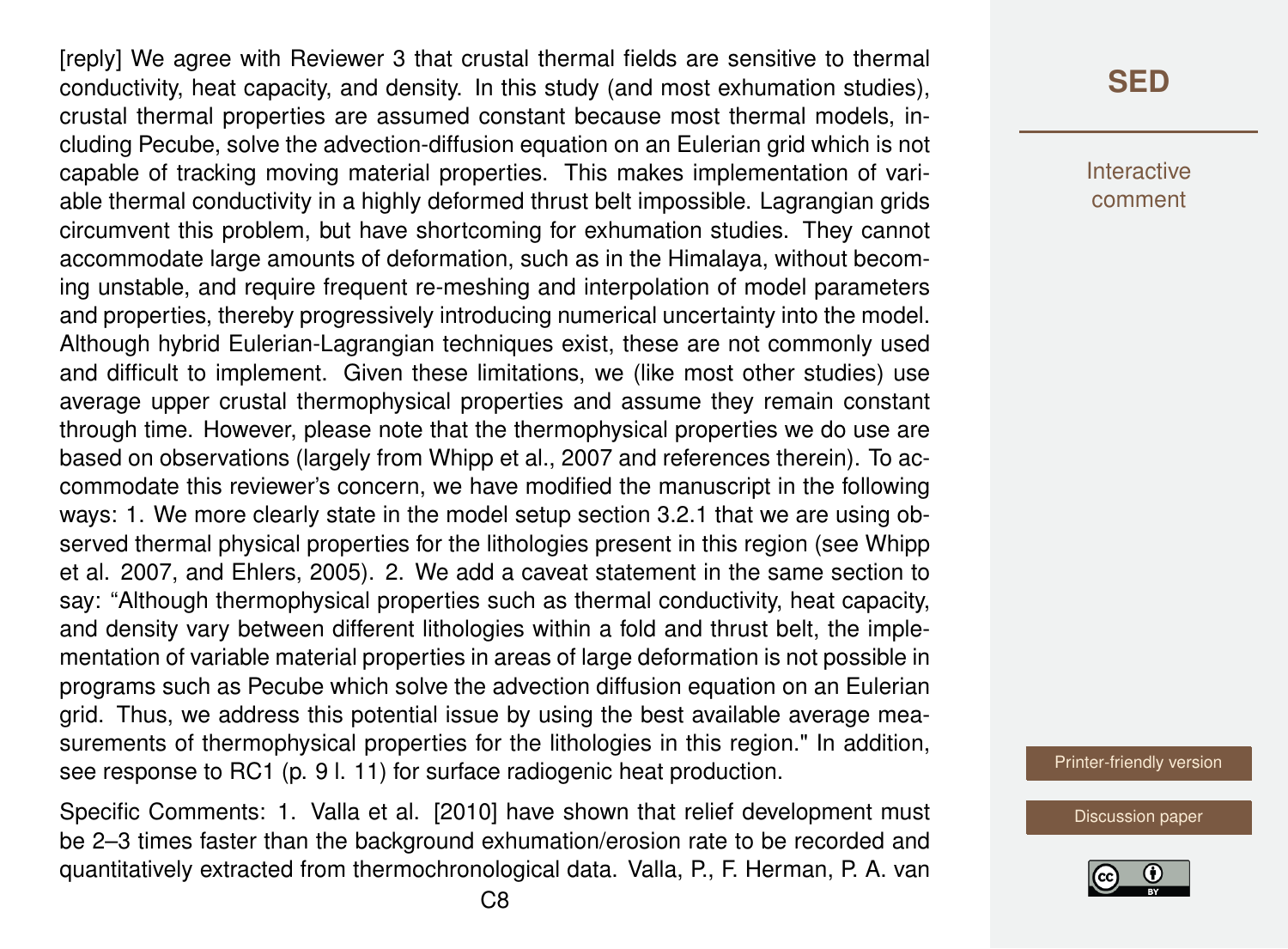der Beek, and J. Braun (2010), Inversion of thermochronological age-elevation profiles to extract independent estimates of denudation and relief history I: Theory and conceptual model, Earth Planet. Sci. Lett., 295, 511–522. Please comment in your manuscript in the relevant places.

[reply] The approach and conclusions of Valla et al. [2010] is included in Introduction and Discussion.

2. What is the evidence in the field (i.e., petrological) for the burial by Kakhtang thrust? Kakhtang thrust appears very steep therefore the burial rate might not be high. In addition the KT emplaced some of the hottest rocks in the Himalaya therefore the isotherms might have been disturbed during its activity, in other words heating and cooling does not need to imply burial and exhumation.

[reply] We agree with the reviewer's comments. However, the flexural response of motion on the steep Kakhtang Thrust is subsidence in the footwall. Modeled isostatic accommodation of this thrusting dramatically lowered topography in the footwall of the thrust and reduced erosion rates south of the thrust. In some models, enough subsidence occurred during out-of-sequence thrusting that sedimentation occurred in the immediate footwall. A potential relict of this footwall subsidence is the enigmatic lowrelief surface preserved in the Bhutan Himalaya (Duncan et al., 2003; Grujic et al., 2006). This low-relief landscape contains hundreds of meters of sediment infilling of paleo-relief and is now out of equilibrium with respect to where it was formed (Adams et al., 2016). In eastern Bhutan, the infilled sediment is derived from the structurally higher GH; conglomerate is common, thus making it easy to associate the clasts with rocks carried by the KT. As published by reviewer 3, the low-relief surface is in the immediate footwall of the Kakhtang Thrust (Grujic et al., 2006). Our flexural modeling of this region and others (e.g. McQuarrie and Ehlers, 2015, 2017; Rak et al., 2017) has highlighted the ubiquitous response of footwall subsidence and the development of low relief in the footwall region of out-of-sequence faults, thrusts, etc. We do not think that the spatial relationship between the low-relief surface and the Kaktang thrust is coinci**[SED](https://www.solid-earth-discuss.net/)**

**Interactive** comment

[Printer-friendly version](https://www.solid-earth-discuss.net/se-2017-117/se-2017-117-AC3-print.pdf)

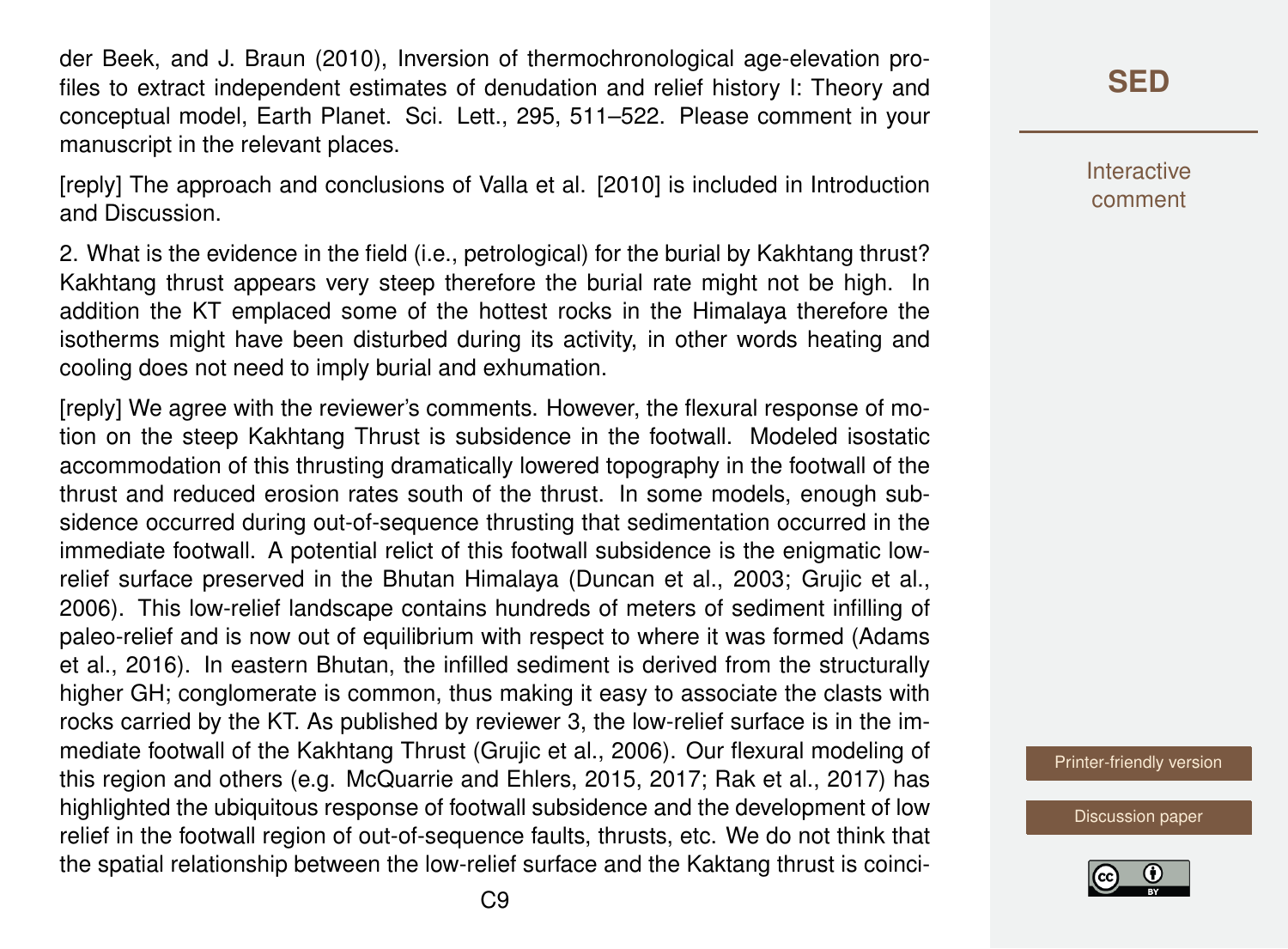dental. Not only do slower erosion rates in the Kakhtang Thrust footwall alter thermal gradient, but the reduced topography limits the magnitude and rate of future erosion. The current model does take into account the deflection of isotherms as the KT moves and advects deep, hot material upward during fault motion. The amount of disturbance to isotherms in each time-step is related to the geometry of the fault and magnitude and rate of motion assigned in the time-step. Section 3.1.2 has been revised to explain these observations in the footwall of the KT and our rationale for modeling different timings of out-of-sequence thrusting. Section 4 has also been revised based on these comments.

3. Technical corrections a) Vertical uplift and vertical exhumation. Both rock and surface uplift and exhumation concern the vertical component of the particle displacement (in three different reference frames). Therefore word vertical is superfluous. However one must make difference between rock uplift and surface uplift, in particular in an article like this one where both processes are discussed. Please adhere strictly to the definitions by England and Molnar, 1990. Surface uplift, uplift of rocks, and exhumation of rocks. Geology, 18(12), pp.1173-1177. b) There is no process named "surface radiogenic heat production". Please correct the wording accordingly in the entire document.

[reply] Language was corrected to reflect England and Molnar definitions.

RC3: All the above comments and further technical comments are in the annotated file. Please also note the supplement to this comment: https://www.solid-earthdiscuss.net/se-2017-117/se-2017-117-RC3-supplement.pdf

[reply] The corrections suggested in the supplementary document were all addressed. Specific comments raised in the Supplementary PDF that are not addressed above are included below.

p.3, l. 30-31 furthermore as indicated by thermo-kinematic experiments, like this study, the cooling rates were not steady in time and space.

**[SED](https://www.solid-earth-discuss.net/)**

**Interactive** comment

[Printer-friendly version](https://www.solid-earth-discuss.net/se-2017-117/se-2017-117-AC3-print.pdf)

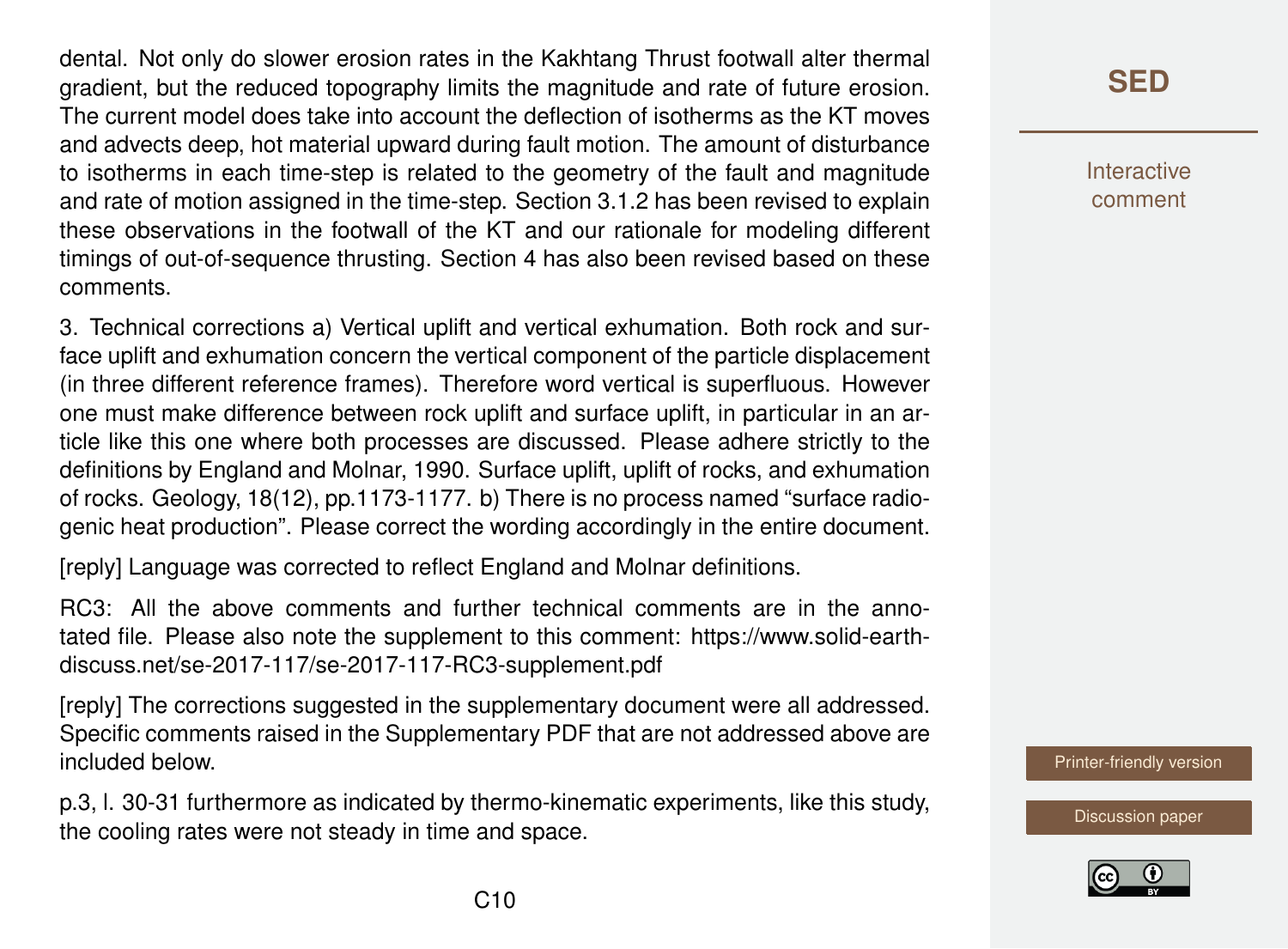[reply] We agree completely with this statement but feel the point is best addressed in the results and discussion sections. We have removed interpretations of "rapid cooling" and or processes and simply describe the age data.

p.4 line 5 Is there any effect of sample elevation? This is important since you are testing the model for the sensitivity on surface processes.

[reply] There are very limited/ modest age elevation relationships as discussed in Mc-Quarrie and Ehlers, 2015. The relationships that are present include 1) the samples from Coutand et al. (2014) that have an age-elevation relationship, and if used to determine an exhumation rate, suggest a very modest rate of 0.4 mm/yr; and 2) the southern ZHe samples when combining the data from the Kuru Chu and Trashigang transects, located ∼30 km from the MFT. The younger ages (8.5 to 10 Ma) at lower elevations (0.5 to 1 km) in the Kuru Chu and older ages (11 to 11.6 Ma) at higher elevations (1.6 to 2.4 km) along the Trashigang transect suggests differential exhumation of 0.7 mm/yr. These are expanded on in sections 2.2 and in 5.3.

p. 4, l. 20 since it is an active convergent orogen the isotherms are deformed and the geothermal gradient is not constant in space and time. Was this accounted for in the model when calculating the eroded material?

[reply] In this section we mention that advection-diffusion thermal models are used to calculate the evolving subsurface temperatures (i.e. modified isotherms and geothermal gradient) but discuss this more explicitly in section 3.2.

p. 7, l.30 What is the argument that the geometry along distant section is applicable to the study area? How do these values compare to the estimates by Coutand et al. (2014) and by Singer, J., Obermann, A., Kissling, E., Fang, H., Hetényi, G., Grujic, D. (2017) Along-strike variations in the Himalayan orogenic wedge structure in Bhutan from ambient seismic noise tomography. Geochemistry, Geophysics, Geosystems, 18, 4, 1483-1498. DOI: 10.1002/2016GC006742.

**[SED](https://www.solid-earth-discuss.net/)**

Interactive comment

[Printer-friendly version](https://www.solid-earth-discuss.net/se-2017-117/se-2017-117-AC3-print.pdf)

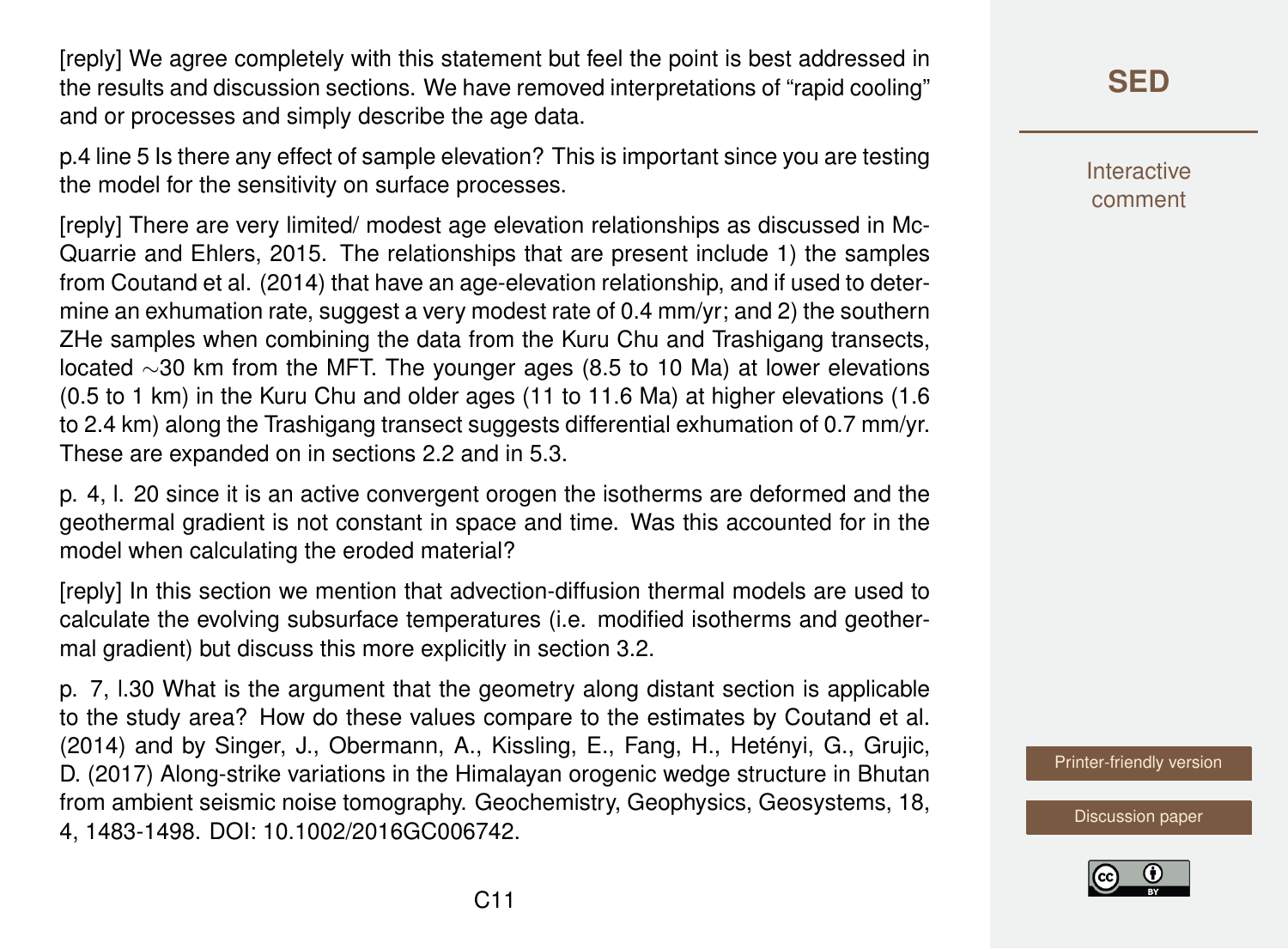[reply] We have removed the INDEPTH reference. We found that Singer et al. (2017, JGR Solid Earth) had the specific data on to the dip of the décollement and the dip of the Moho. The relationship between the décollement geometry of Long et al. (2011b) and Coutand et al. (2014) is no different than that described in McQuarrie and Ehlers (2015; figure 3C). However the modified décollement geometry is much closer to EB1 in Coutand et al. (2014), with more discrete ramp steps.

p. 9, l. 8 ["surface radiogenic heat production"] –There is no such physical process. Please correct the wording accordingly in the entire document.

[reply] Author Response: With due respect, yes, there is. Please see detailed response to comment: p. 9 l. 11 from Reviewer 1: Radiogenic heat production at the surface can vary spatially by large amounts (e.g., Mareschal and Jaupart, 2013) and is a function of the concentration of heat-producing elements in the crust. Systematic sampling of crustal rocks now exposed at the surface indicates that heat production diminishes with depth through the crust and that this decline is not monotonic (Ketcham, 1996; Brady et al., 2006). Thus we prescribe an exponential decrease in heat production with depth, as opposed to assuming a constant crustal heat production. An exponential decrease in heat production with depth requires definition of a surface radiogenic heat production (Ao) and an e-folding depth.

p. 13, l. 25 there is no such a process. Do you mean surface heat flow or (radiogenic) heat production

[reply] Neither, please see response to p. 9, l. 8.

p. 15, l.2 The GHC is not a thrust sheet as the MCT is not a fault but a several kilometers thick ductile shear zone. Therefore the particle displacement paths were as simple as predicted by thermal-kinematic models. Therefore these models are applicable for the period after the cessation of pervasive ductile deformation.

[reply] In the end we may need to continue to agree to disagree with Reviewer 3 on this

## **[SED](https://www.solid-earth-discuss.net/)**

**Interactive** comment

[Printer-friendly version](https://www.solid-earth-discuss.net/se-2017-117/se-2017-117-AC3-print.pdf)

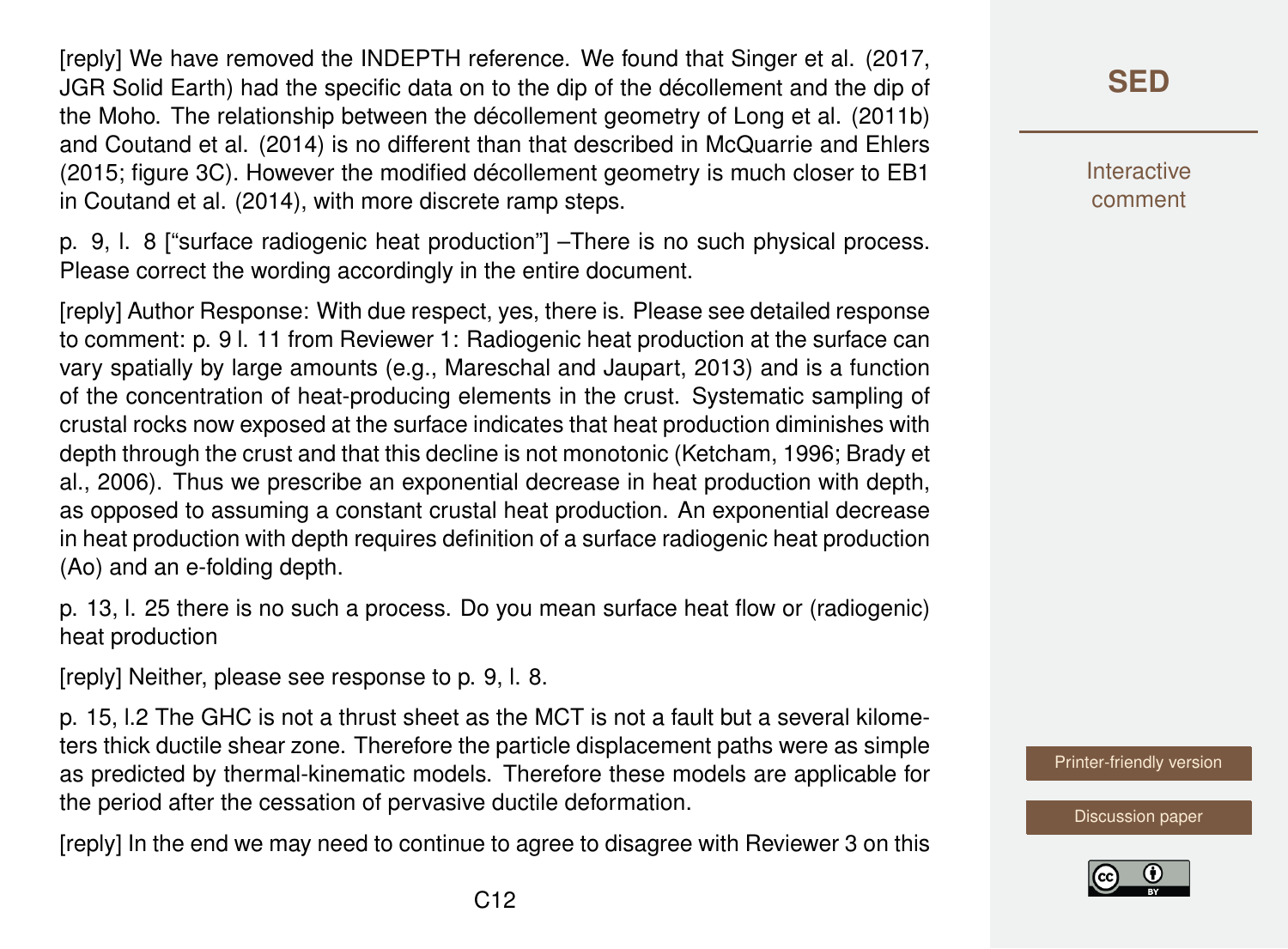point. Our definition of a thrust sheet is not quite that rigid (literally and figuratively). We have added "ductile" in front of "thrust" because we agree with Reviewer 3 that the fault that places Greater Himalayan rocks on Lesser Himalayan rocks is part of a much broader shear zone with pervasive shear both above and below the tectonostratigraphic boundary between the two units.

p. 15, l.25-29 Do you consider also that the isotherms are less deflected above this ramp than above the major ramp? This influences how closely spaced are the isotherms and therefore even with the sample particle displacement vector and surface denudation rate, the cooling rate will be different.

[reply] Yes, absolutely. The version of Pecube that we are using calculates the evolving thermal field including the deflection (or lack thereof) of isotherms with ramps.

p. 16, l. 28 Is there a justification to increase the number of significant digits (i.e. topography angle of 1.75°)

[reply] Yes, small changes to small angles (0.25° is 12% of a 2° angle) have a large effect when applied over hundreds of kilometers.

p. 18, l. 5 [The sensitivity of the model to the age of MCT] –However this depends also on how is the MCT treated. As a single fault with a displacement of a slab above it or as it is in the field as broad ductile shear zone with pervasive deformation in the hanging wall block.

[reply] While we agree that how deformation in the broad MCT zone is treated may have an effect on the temperatures within a few kilometers above and below the thrust fault (within the shear zone), this deformation is not captured by any of the available cooling age data we are evaluating. All of the thermochronometers available are younger (11- 14 Ma) than the MCT emplacement (23-16 Ma). Available geochronologic data for this region support ductile shearing on the lower STD between circa 23 and 16 Ma, and shearing and associated exhumation of GH rocks in the MCT sheet after circa 23 Ma **[SED](https://www.solid-earth-discuss.net/)**

Interactive comment

[Printer-friendly version](https://www.solid-earth-discuss.net/se-2017-117/se-2017-117-AC3-print.pdf)